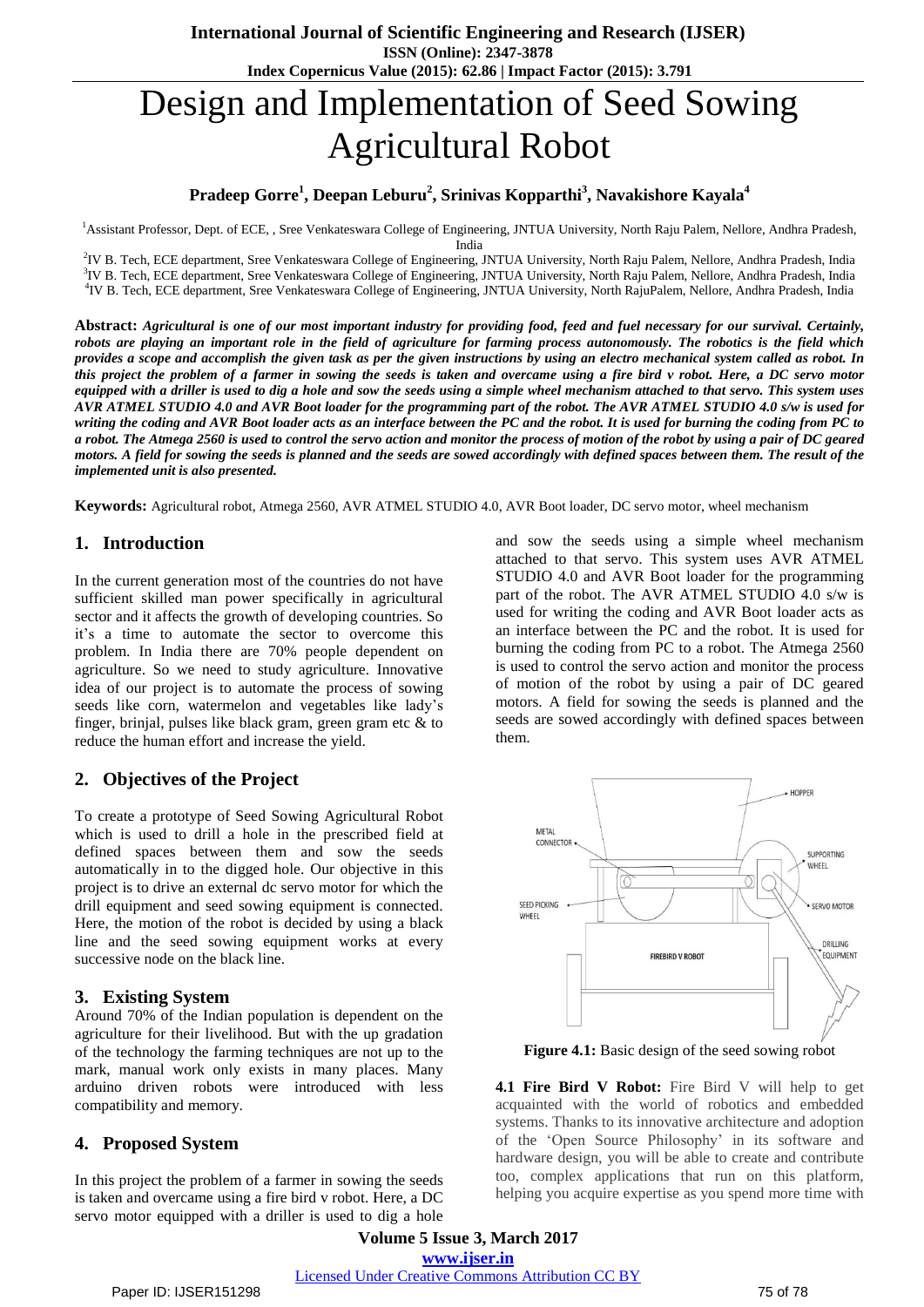## **International Journal of Scientific Engineering and Research (IJSER) ISSN (Online): 2347-3878 Index Copernicus Value (2015): 62.86 | Impact Factor (2015): 3.791**

them. Fire Bird V is designed by NEX Robotics and Embedded Real-Time Systems lab, CSE IIT Bombay.



**Figure 4.2:** Fire Bird V ATMEGA2560

As a Universal Robotic Research Platform, Fire Bird V provides a good environment for experimentation, algorithm development and testing. Fire Bird V is evolved from Fire Bird IV and Fire Bird II. Its modular architecture allows you to control it using multiple processors such as 8051, AVR, PIC and ARM7 etc. Modular sensor pods can be mounted on the platform as dictated by intended applications. Precision position encoders make it possible to have accurate position control. The platform can be upgraded to tank drive and Hexapod insect or any other desired form very easily. It is powered by high performance rechargeable NiMH batteries. A 2.4 GHz ZigBee module provides state of the art secure and multichannel wireless communication up to a range of one kilometer.

## **4.2 Servo motor:**

Servo motor is used to make a hole and put the seed in to the hole in this project. It is connected to PORTB of ATMEGA2560 micro controller. If it rotates  $180^0$  in clock wise it will put the seed in to the hole with the support of supporting wheel which in turn is connected to seed picking wheel by means of metal connector. If it rotates anti clockwise direction then it will pick the seed.



**Figure 4.3:** servo motor connections

## **4.3 Drilling hand:**

It is used to make a hole by means of a servo motor; it will move up and down to make a hole in the field.

## **4.4 Supporting wheel:**

It is used to rotate to seed picking wheel either clockwise or anti clock wise.

**4.5 Seed picking wheel:**

It is used to pick the seed from the funnel and put it in the hole by means of a supporting wheel.

## **4.6 Metal connector:**

It is used to connect the supporting wheel with the seed picking wheel.

## **5. Working**

The field for the robot is shown as shown in the figure 5.1, the robot is programmed to follow the black line using three white line sensors placed at the bottom of the robot and perform the seed sowing action at every successive node. If the node is obtained then the robot waits for 10sec and servo action is implemented in that time.

## **5.1 Flowchart for the working of robot**



## **6. Algorithm**

#### **Algorithm for the working of the robot:**

**STEP 1:** Put the robot on the working field.

**STEP 2:** Follow the black line, if a node is obtained then wait for 10 seconds.

**STEP 3:** Initialize the PORTB for interfacing an external servo motor.

**STEP 4:** Rotate the servo in clock wise direction for  $180^\circ$ and make a hole using driller equipped to the servo, rotate the supporting wheel in clockwise direction.

**STEP 5:** put the seed in to the hole.

**STEP 6:** Rotate the servo in anti-clock wise direction for  $180<sup>0</sup>$  and take out the driller out of the hole,

Rotate the supporting wheel in anti-clockwise direction. **STEP 7:** pick the seed in to the seed picker.

**STEP 8:** Stop the servo action, and follow the black line. **STEP 9:** Repeat the step from 2 to 8.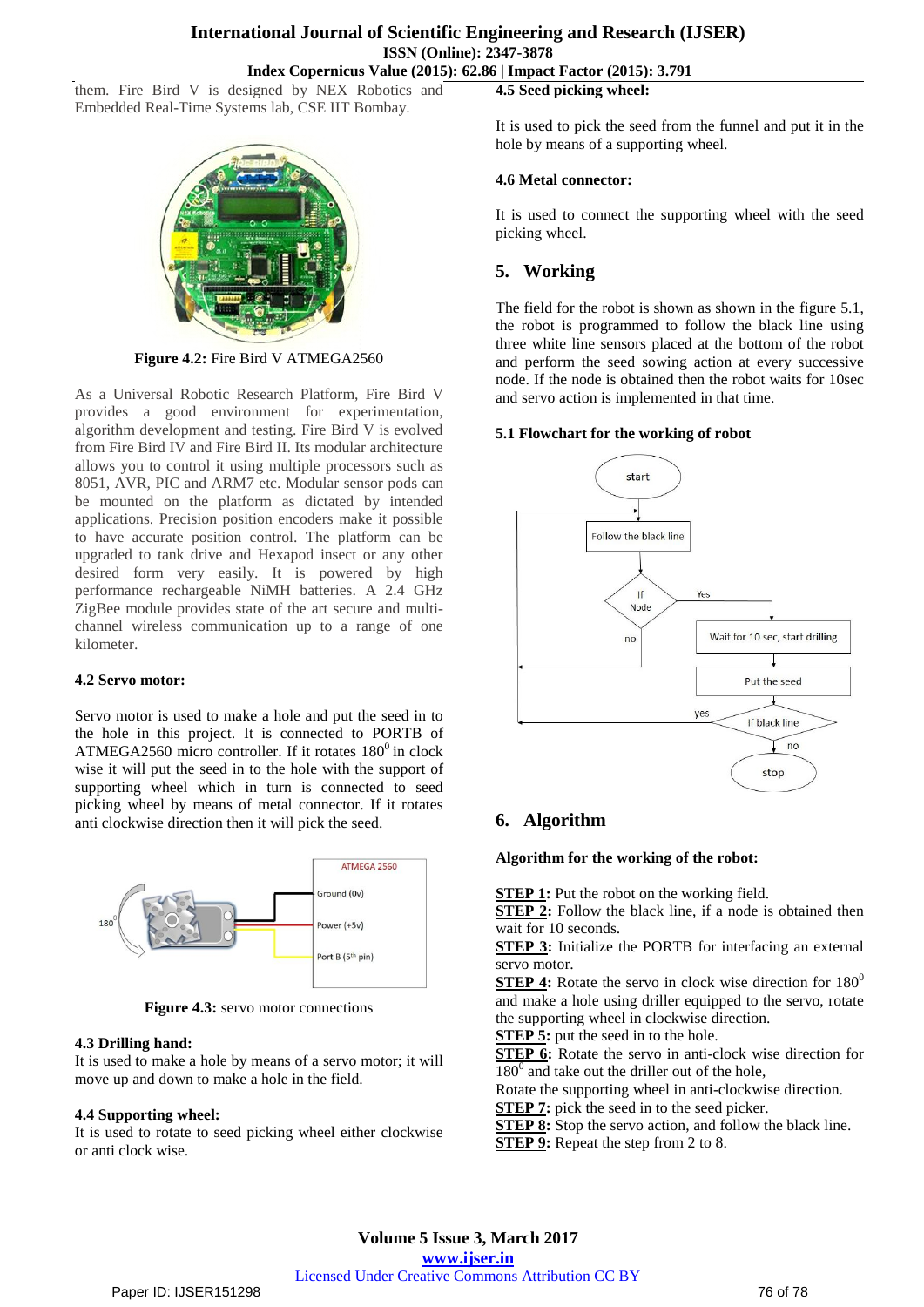## **International Journal of Scientific Engineering and Research (IJSER) ISSN (Online): 2347-3878 Index Copernicus Value (2015): 62.86 | Impact Factor (2015): 3.791**

#### **Implementation of the robot:**



**Figure 5.2:** Front view of the robot



**Figure 5.3:** Back view of the robot



**Figure 5.4:** working field



**Figure 5.5:** Robot in the working field



**Figure 5.6:** Robot making a hole and putting the seed in the field

# **7. Conclusion**

Design and Development of seed sowing agricultural robot is the proposed method which automatically put the seeds based on the servo motor rotation. In this project, an advanced microcontroller kit i.e., FIREBIRD V is used for this purpose. The key points in conclusion are:

- 1.It reduces the burden on farmer.
- 2.Robot will put the seed in to appropriate field accurately.

# **8. Future Work**

1. It can be implanted to work on the hilly areas to support counter bunding.

2. It can be designed to work at any climatic conditions

3. It can be designed to do whole farming work like sowing, irrigation, harvesting and so on

# **References**

- [1] **"Design and Fabrication of Automatic Seed Sowing Machine with Variable Pitch",** Kiran AS and Baban Parisa Dathwade Department of Mechanical Engineering, BCE, Shravanabelagola, India, European Journal of Advances in Engineering and Technology, 2016, 3(9): 50-54.
- [2] **"Design Modifications in Multipurpose Sowing Machine"**, A. Kannan and K Esakkiraja, International Journal of Research in Aeronautical and Mechanical Engineering, 2014, 2, 35- 40.
- [3] **"Design and Implementation of Multi Seed Sowing Machine"**, Roshan V Marode and Gajanan P Tayade, International Journal of Mechanical Engineering and Robotics Research, 2013, 2, 267-276.
- [4] **"Command Based Self-Guided Digging and Seed Sowing Rover",** L Sheela and M Priyadarshini, International Conference on Engineering Trends and Science & Humanities, 2015, 25-30.
- [5] **"Solar Operated Automatic Seed Sowing Machine"**, S Swetha and GH Shreeharsh International Journal of Advanced Agricultural Sciences and Technology, 2015, 4, 67.
- [6] **"FIREBIRD V Atmega 2560 Robotics platform Hardware and Software manuals",** NEX Robotics Pvt. Ltd. and ERTS Lab, CSE, IIT Bombay, INDIA, www.it.iitb.ac.in/~erts.